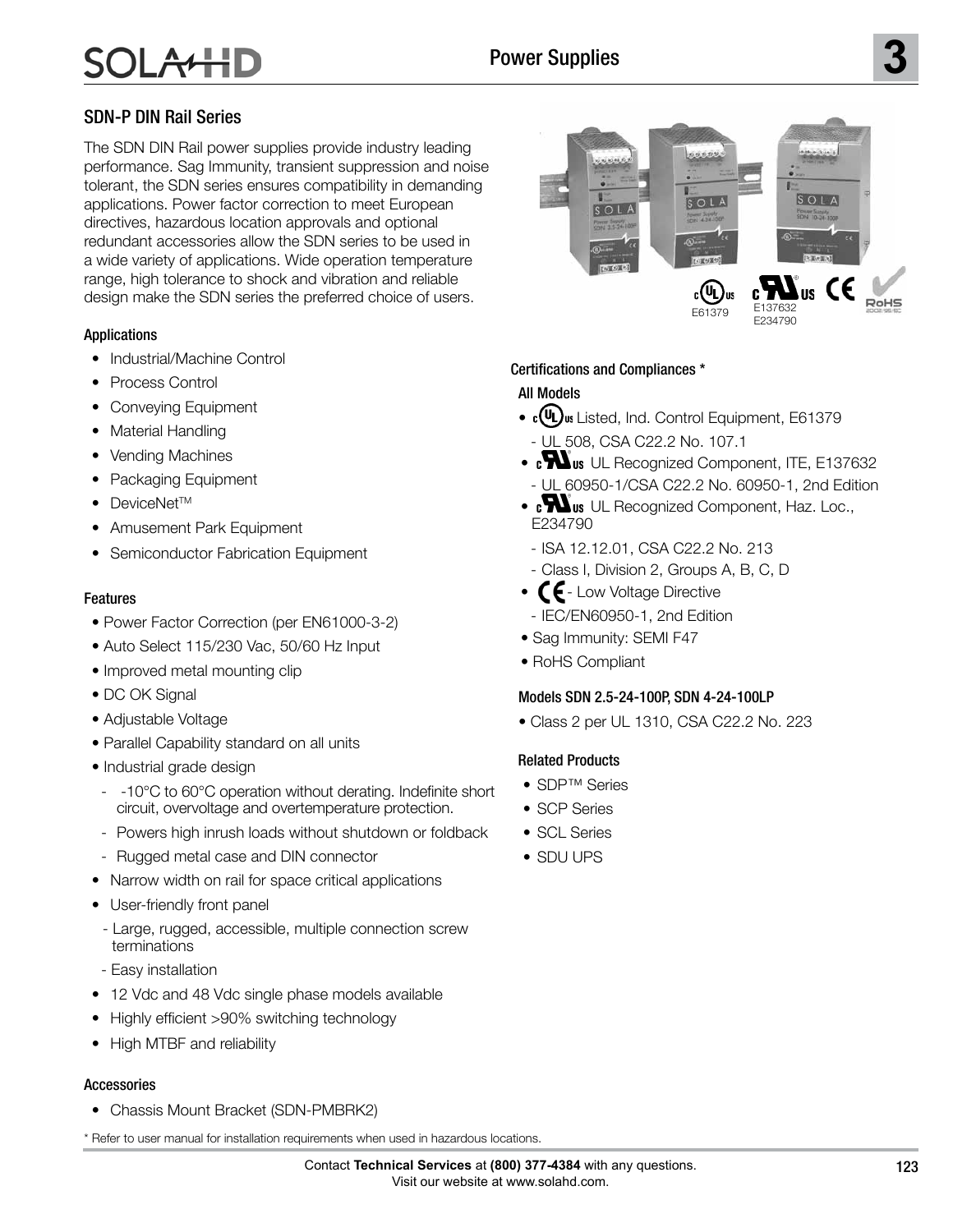### SDN-P Specifications (Single Phase), 24 Vdc Output

|                                   | <b>Catalog Number</b>                                                                                                                                                                                                                                                                                |                                                                                                                                     |                     |                                                                   |  |  |
|-----------------------------------|------------------------------------------------------------------------------------------------------------------------------------------------------------------------------------------------------------------------------------------------------------------------------------------------------|-------------------------------------------------------------------------------------------------------------------------------------|---------------------|-------------------------------------------------------------------|--|--|
| <b>Description</b>                | SDN 2.5-24-100P                                                                                                                                                                                                                                                                                      | <b>SDN 4-24-100LP</b>                                                                                                               | SDN 5-24-100P       | SDN 10-24-100P                                                    |  |  |
|                                   |                                                                                                                                                                                                                                                                                                      | Input                                                                                                                               |                     |                                                                   |  |  |
| <b>Nominal Voltage</b>            | 115/230 Vac, Auto select                                                                                                                                                                                                                                                                             |                                                                                                                                     |                     |                                                                   |  |  |
| -AC Range                         | 85-264 Vac                                                                                                                                                                                                                                                                                           |                                                                                                                                     | 85-132/176-264 Vac  |                                                                   |  |  |
| $-DC$ Range $1$                   | 90 - 375 Vdc                                                                                                                                                                                                                                                                                         | 210 - 375 Vdc                                                                                                                       |                     |                                                                   |  |  |
| –Frequency                        |                                                                                                                                                                                                                                                                                                      | 47 - 63 Hz                                                                                                                          |                     |                                                                   |  |  |
| Nominal Current <sup>2</sup>      | 1.3/0.7A                                                                                                                                                                                                                                                                                             | 2.1/1.0A                                                                                                                            | 2.2/1.0A            | $5/2$ A typ.                                                      |  |  |
| -Inrush current max.              | typ. $<$ 25 A                                                                                                                                                                                                                                                                                        | typ. $<$ 20 A                                                                                                                       |                     | typ. $<$ 40 A                                                     |  |  |
| <b>Efficiency (Losses 3)</b>      | $> 87.5\%$ typ. (8.6 W)                                                                                                                                                                                                                                                                              | > 88% typ. (13.1 W)                                                                                                                 | > 88% typ. (16.4 W) | > 88% typ. (32.7 W)                                               |  |  |
| <b>Power Factor Correction</b>    | Units Fulfill FN61000-3-2                                                                                                                                                                                                                                                                            |                                                                                                                                     |                     |                                                                   |  |  |
|                                   |                                                                                                                                                                                                                                                                                                      | <b>Output</b>                                                                                                                       |                     |                                                                   |  |  |
| <b>Nominal Voltage</b>            | 24 Vdc<br>(22.5 - 28.5 Vdc adj.)                                                                                                                                                                                                                                                                     | 24 Vdc<br>24 Vdc<br>(22.5 - 28.5 Vdc adj.)<br>(22.5 - 28.5 Vdc adj.)                                                                |                     |                                                                   |  |  |
| -Tolerance                        |                                                                                                                                                                                                                                                                                                      | $\leq$ $\pm$ 2% overall (combination Line, load, time and temperature related changes)                                              |                     |                                                                   |  |  |
| -Ripple <sup>4</sup>              | $< 50$ mVpp                                                                                                                                                                                                                                                                                          |                                                                                                                                     |                     |                                                                   |  |  |
| <b>Overvoltage Protection</b>     | $<$ 33 Vdc                                                                                                                                                                                                                                                                                           | $<$ 27 Vdc                                                                                                                          | $<$ 33 Vdc          |                                                                   |  |  |
| <b>Nominal Current</b>            | 2.5 A (60 W)                                                                                                                                                                                                                                                                                         | 3.8 A (92 W)                                                                                                                        | 5 A (120 W)         | 10 A (240 W)                                                      |  |  |
| -Current Limit                    | Fold Forward (Current rises, voltage drops to maintain constant power during overload up to max peak current)                                                                                                                                                                                        |                                                                                                                                     |                     |                                                                   |  |  |
| Holdup Time <sup>5</sup>          | $>$ 20 ms $@$ full load                                                                                                                                                                                                                                                                              |                                                                                                                                     |                     |                                                                   |  |  |
| <b>Parallel Operation</b>         | Single or Parallel use is selectable via Front Panel Switch<br>(SDN 2.5, 4 should not be used in parallel as Class 2 rating would be violated.)                                                                                                                                                      |                                                                                                                                     |                     |                                                                   |  |  |
|                                   |                                                                                                                                                                                                                                                                                                      | General                                                                                                                             |                     |                                                                   |  |  |
| EMC:<br>-Emissions                | EN61000-6-3, -4; Class B EN55011, EN55022 Radiated and Conducted including Annex A. EN61000-3-2                                                                                                                                                                                                      |                                                                                                                                     |                     |                                                                   |  |  |
| -Immunity                         | EN61000-6-1, -2; EN61000-4-2 Level 4, EN61000-4-3 Level 3; EN61000-4-6 Level 3; EN61000-4-4 Level 4 input and Level 3 output;<br>EN61000-4-5 Isolation Class 4, EN61000-4-11;                                                                                                                        |                                                                                                                                     |                     |                                                                   |  |  |
| Temperature                       | Storage: -25°C+85°C Operation. -10°-60°C full power with operation to 70°C possible with a linear derating to half power from 60°C to 70°C<br>(Convection cooling, no forced air required).<br>Operation up to 50% load permissible with sideways or front side up mounting orientation.             |                                                                                                                                     |                     |                                                                   |  |  |
| <b>Humidity</b>                   |                                                                                                                                                                                                                                                                                                      | The relative humidity is $<$ 90% RH, noncondensing; IEC 68-2-2, 68-2-3.                                                             |                     |                                                                   |  |  |
| <b>MTBF:</b>                      | > 820,000 hours                                                                                                                                                                                                                                                                                      | > 640,000 hours                                                                                                                     |                     | > 600,000 hours                                                   |  |  |
| – Standard                        | Bellcore Issue 6 Method 1 Case 3 @ 40°C                                                                                                                                                                                                                                                              |                                                                                                                                     |                     |                                                                   |  |  |
| Warranty                          | 5 year limited warranty                                                                                                                                                                                                                                                                              |                                                                                                                                     |                     |                                                                   |  |  |
| <b>General Protection/Safety</b>  | Protected against continuous short-circuit, overload, open-circuit. Protection Class 1 (IEC536),<br>degree of protection IP20 (IEC 529) Safe low voltage: SELV (acc. EN60950)                                                                                                                        |                                                                                                                                     |                     |                                                                   |  |  |
| <b>Status Indicators</b>          | Green LED and DC OK signal (N.O. Solid State Contact rated 200 mA / 60 Vdc)                                                                                                                                                                                                                          |                                                                                                                                     |                     |                                                                   |  |  |
|                                   |                                                                                                                                                                                                                                                                                                      | <b>Installation</b>                                                                                                                 |                     |                                                                   |  |  |
| Fusing<br>-Input                  | Internally fused. External 10 A slow acting fusing for the input is recommended to protect input wiring.                                                                                                                                                                                             |                                                                                                                                     |                     |                                                                   |  |  |
| -Output                           | Outputs are capable of providing high currents for short periods of time for inductive load startup or switching. Fusing may be required for wire/<br>loads if 2x Nominal O/P current rating cannot be tolerated. Continuous current overload allows for reliable fuse tripping.                     |                                                                                                                                     |                     |                                                                   |  |  |
| <b>Mounting</b>                   | Simple snap-on system for DIN Rail TS35/7.5 or TS35/15 or chassis-mounted (optional screw mounting set SDN-PMBRK2 required).                                                                                                                                                                         |                                                                                                                                     |                     |                                                                   |  |  |
| <b>Connections</b>                | Input: IP20-rated screw terminals, connector size range: 16-10 AWG (1.5-6 mm <sup>2</sup> ) for solid conductors. 16-12 AWG (0.5-4 mm <sup>2</sup> ) for<br>flexible conductors. Output: Two connectors per output, connector size range: 16-10 AWG (1.5 - 6 mm <sup>2</sup> ) for solid conductors. |                                                                                                                                     |                     |                                                                   |  |  |
| Case                              | Fully enclosed metal housing with fine ventilation grid to keep out small parts.                                                                                                                                                                                                                     |                                                                                                                                     |                     |                                                                   |  |  |
| -Free Space                       |                                                                                                                                                                                                                                                                                                      | 25 mm above and below, 25 mm<br>25 mm above and below,<br>left and right,<br>25 mm left and right, 10 mm in front<br>15 mm in front |                     | 70 mm above and below, 25 mm<br>left and right,<br>15 mm in front |  |  |
| $H \times W \times D$ inches (mm) | 4.88. x 1.97 x 4.55<br>$(124.0 \times 50.0 \times 116.0)$                                                                                                                                                                                                                                            | 4.88 x 2.56 x 4.55<br>4.88 x 3.26 x 4.55<br>$(124.0 \times 65.0 \times 116.0)$<br>$(124.0 \times 83.0 \times 116.0)$                |                     |                                                                   |  |  |
| Weight Ibs (kg)                   | 1.6(0.73)                                                                                                                                                                                                                                                                                            | 2.4(1.10)                                                                                                                           |                     | 3.3(1.50)                                                         |  |  |

1. Not UL listed for DC input.

4. Ripple/noise is stated as typical values when measured with a 20 MHz,

2. Input current ratings are conservatively specified with low input, worst case

bandwidth scope and 50 Ohm resistor. 5. Full load, 100 Vac Input @  $T_{\textrm{\tiny amb}}$  = +25°C

efficiency and power factor. 3. Losses are heat dissipation in watts at full load, nominal input line.

> Contact **Technical Services** at **(800) 377-4384** with any questions. Visit our website at www.solahd.com.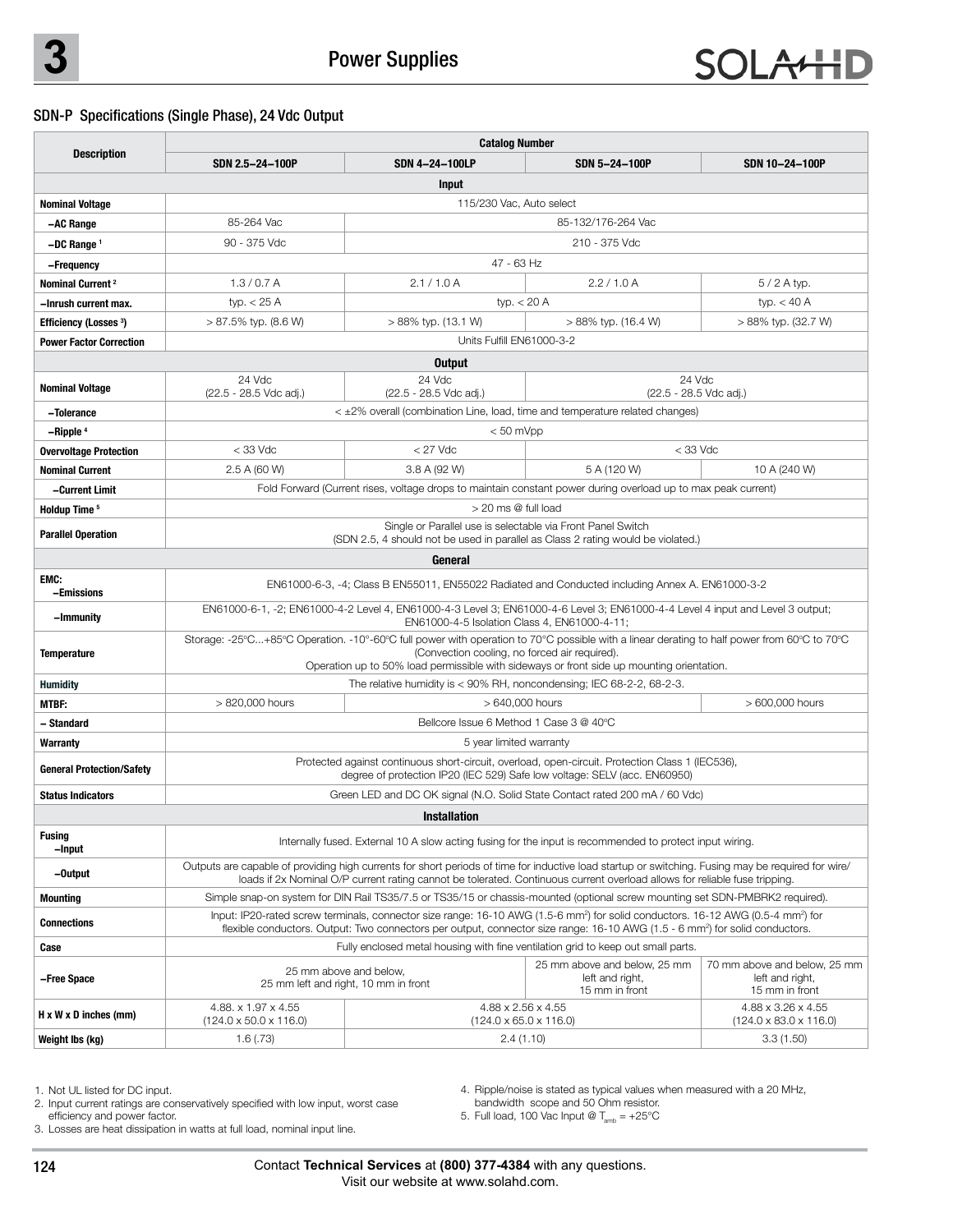#### SDN-P Specifications (Single Phase), 12 Vdc and 48 Vdc Output

| <b>Description</b>                | <b>Catalog Number</b>                                                                                                                                                                                                                                   |                                   |                             |  |  |  |
|-----------------------------------|---------------------------------------------------------------------------------------------------------------------------------------------------------------------------------------------------------------------------------------------------------|-----------------------------------|-----------------------------|--|--|--|
|                                   | SDN 9-12-100P                                                                                                                                                                                                                                           | SDN 5-48-100P                     | SDN 16-12-100P              |  |  |  |
|                                   |                                                                                                                                                                                                                                                         | <b>Input</b>                      |                             |  |  |  |
| <b>Nominal Voltage</b>            |                                                                                                                                                                                                                                                         | 115/230 Vac auto select           |                             |  |  |  |
| -AC Range                         |                                                                                                                                                                                                                                                         | 85-132/176-264 Vac; 210 - 375 Vdc |                             |  |  |  |
| -DC Range 1                       |                                                                                                                                                                                                                                                         | 210 - 375 Vdc                     |                             |  |  |  |
| -Frequency                        |                                                                                                                                                                                                                                                         | 47 - 63 Hz                        |                             |  |  |  |
| Nominal Current <sup>2</sup>      | 2.0 A / 1.5 A                                                                                                                                                                                                                                           | 4A/2.3A                           | 3.3 A / 1.7 A               |  |  |  |
| –Inrush current max.              | Typ. $<$ 20 A                                                                                                                                                                                                                                           |                                   | typ. $<$ 40 A               |  |  |  |
| <b>Efficiency (Losses 3)</b>      | > 84% typ. (17.28 W)                                                                                                                                                                                                                                    | > 88% typ. (28.8 W)               | > 84% typ. (30.72 W)        |  |  |  |
| <b>Power Factor Correction</b>    |                                                                                                                                                                                                                                                         | Units fulfill EN61000-3-2         |                             |  |  |  |
|                                   |                                                                                                                                                                                                                                                         | <b>Output</b>                     |                             |  |  |  |
| <b>Nominal Voltage</b>            | 12 V (11.6-15.2 Vdc Adj.)                                                                                                                                                                                                                               | 48 V (35.8 - 52 Vdc Adj.)         | 12 V (11.6-14.2 Vdc Adj.)   |  |  |  |
| <b>Tolerance</b>                  | $\leq$ $\pm$ 2 % overall (combination Line, load, time and temperature related changes)                                                                                                                                                                 |                                   |                             |  |  |  |
| -Line Regulation                  | $< 0.5\%$                                                                                                                                                                                                                                               |                                   |                             |  |  |  |
| -Load Regulation                  | < 0.5%                                                                                                                                                                                                                                                  |                                   |                             |  |  |  |
| -Time & Temp. Drift               | $< 1\%$                                                                                                                                                                                                                                                 |                                   |                             |  |  |  |
| Ripple <sup>4</sup>               | $< 50$ mVpp                                                                                                                                                                                                                                             |                                   |                             |  |  |  |
| <b>Overvoltage Protection</b>     | < 16 Vdc with auto-recovery                                                                                                                                                                                                                             | < 60 Vdc with auto-recovery       | < 16 Vdc with auto-recovery |  |  |  |
| <b>Nominal Current</b>            | 9 A (108 W)                                                                                                                                                                                                                                             | 5 A (240 W)                       | 16 A (192 W)                |  |  |  |
| -Current Limit                    | 110% of nominal - Fold Forward (Current rises, voltage drops to maintain constant power during overload up to max peak current)                                                                                                                         |                                   |                             |  |  |  |
| Holdup Time <sup>5</sup>          | >20 ms @ full load                                                                                                                                                                                                                                      |                                   |                             |  |  |  |
| <b>Parallel Operation</b>         | Supplies will not be damaged with parallel operation                                                                                                                                                                                                    |                                   |                             |  |  |  |
| <b>Power Back Immunity</b>        | 16 Vdc                                                                                                                                                                                                                                                  | 60 Vdc                            | 16 Vdc                      |  |  |  |
|                                   |                                                                                                                                                                                                                                                         | General                           |                             |  |  |  |
| <b>EMC: -Emissions</b>            | EN61000-6-3, EN61204-3, EN55022 Class B, EN61000-3-2, EN61000-3-3                                                                                                                                                                                       |                                   |                             |  |  |  |
| -Immunity                         | EN61000-6-2, EN61204-3, EN55024, IEC61000-4-2, IEC61000-4-3, IEC61000-4-4, IEC61000-4-5, IEC61000-4-6, IEC61000-4-8, IEC61000-4-11                                                                                                                      |                                   |                             |  |  |  |
| <b>Temperature</b>                | Storage: -25 to +85°C, Operation -10 to +60°C full power; with linear derating to half power from 60 to 70°C<br>(Convection cooling, no forced air required). Operation up to 50% load permissible with sideways or front side up mounting orientation. |                                   |                             |  |  |  |
| <b>Humidity</b>                   | < 90% RH, non-condensing; IEC 68-2-2, 68-2-3                                                                                                                                                                                                            |                                   |                             |  |  |  |
| MTBF:                             | >500,000 hrs                                                                                                                                                                                                                                            |                                   |                             |  |  |  |
| - Standard                        | Telcordia/Bellcore, Issue Case 3 @ 25°C                                                                                                                                                                                                                 |                                   |                             |  |  |  |
| Warranty                          | 5 year limited warranty                                                                                                                                                                                                                                 |                                   |                             |  |  |  |
| <b>General Protection/Safety</b>  | Protected against continuous short -circuit, continuous overload, continuous open circuit. Protection Class 1 (IEC536),<br>Degree of Protection IP20 (IEC 529) Safe low voltage: SELV (acc. EN60950)                                                    |                                   |                             |  |  |  |
| <b>Status Indicators (Visual)</b> | Green LED on when $V_{\text{out}}$ > 75% (with $\pm$ 5% tolerance) of nominal output voltage                                                                                                                                                            |                                   |                             |  |  |  |
| <b>Status Indicators (Relay)</b>  | Normally Open solid state relay - signal active when V <sub>out</sub> >70% of nominal output voltage (rated up to 200 mA, 60 Vdc)                                                                                                                       |                                   |                             |  |  |  |
| <b>Installation</b>               |                                                                                                                                                                                                                                                         |                                   |                             |  |  |  |
| <b>Fusing</b>                     | Internally fused                                                                                                                                                                                                                                        |                                   |                             |  |  |  |
| -Input<br>-Output                 | Outputs are capable of providing high currents for short periods of time for inductive load startup or switching. Fusing may be required if                                                                                                             |                                   |                             |  |  |  |
|                                   | Nominal O/P current rating cannot be tolerated. Continuous current overload allows for reliable fuse tripping.<br>Simple snap-on to DIN TS35/7.5 or TS35/15 rail system. Unit should handle normal shock and vibration of industrial use                |                                   |                             |  |  |  |
| <b>Mounting</b>                   | and transportation without falling off the rail.                                                                                                                                                                                                        |                                   |                             |  |  |  |
| <b>Connections</b>                | <b>Input:</b> Screw terminals, connector size range: 16-10 AWG (1.5-6mm <sup>2</sup> ) for solid conductors.<br><b>Output:</b> Two terminals per output, connector size range: 16-10 AWG (1.5-6mm <sup>2</sup> ) for solid conductors.                  |                                   |                             |  |  |  |
| Case                              | Fully enclosed metal housing with fine ventilation grid to keep out small parts.                                                                                                                                                                        |                                   |                             |  |  |  |
| -Free Space                       | 70 mm above and below, 25 mm left and right, 15mm in front                                                                                                                                                                                              |                                   |                             |  |  |  |
| $H \times W \times D$ inches (mm) | $4.88 \times 3.23 \times 4.55$ (124.0 $\times$ 83.0 $\times$ 116.0)<br>$4.88 \times 2.56 \times 4.55$ (124.0 x 65.0 $\times$ 116.0)                                                                                                                     |                                   |                             |  |  |  |
| Weight Ibs (kg)                   | 2.4(1.10)                                                                                                                                                                                                                                               | 3.3(1.50)                         |                             |  |  |  |

1. Not UL listed for DC input.

2. Input current ratings are conservatively specified with low input, worst case efficiency and power factor.

4. Ripple/noise is stated as typical values when measured with a 20 MHz,

bandwidth scope and 50 Ohm resistor. 5. Full load, 100 Vac Input @  $T_{amb} = +25^{\circ}$ C

3. Losses are heat dissipation in watts at full load, nominal input line.

Contact **Technical Services** at **(800) 377-4384** with any questions. Visit our website at www.solahd.com.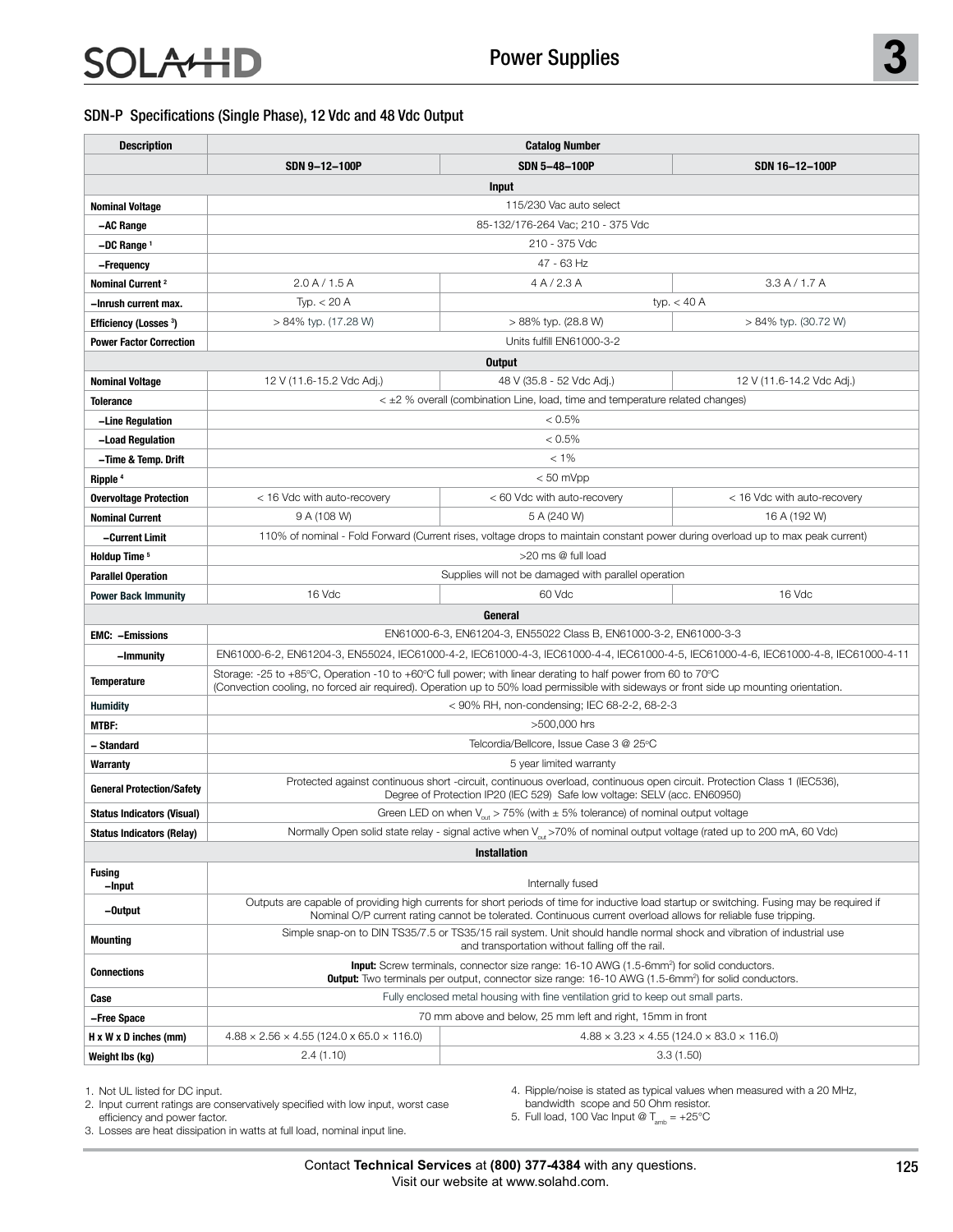#### SDN-P Series Dimensions



| Catalog         | Dimensions – inches (mm) |            |              |  |  |  |  |
|-----------------|--------------------------|------------|--------------|--|--|--|--|
| <b>Number</b>   | H                        | W          | D            |  |  |  |  |
| <b>12 Vdc</b>   |                          |            |              |  |  |  |  |
| SDN 9-12-100P   | 4.88 (124.0)             | 2.56(65.0) | 4.55 (116.0) |  |  |  |  |
| SDN 16-12-100P  | 4.88 (124.0)             | 3.23(83.0) | 4.55 (116.0) |  |  |  |  |
| <b>24 Vdc</b>   |                          |            |              |  |  |  |  |
| SDN 2.5-24-100P | 4.88 (124.0)             | 1.97(50.0) | 4.55 (116.0) |  |  |  |  |
| SDN 4-24-100LP  | 4.88 (124.0)             | 2.56(65.0) | 4.55 (116.0) |  |  |  |  |
| SDN 5-24-100P   | 4.88 (124.0)             | 2.56(65.0) | 4.55 (116.0) |  |  |  |  |
| SDN 10-24-100P  | 4.88 (124.0)             | 3.26(83.0) | 4.55 (116.0) |  |  |  |  |
| 48 Vdc          |                          |            |              |  |  |  |  |
| SDN 5-48-100P   | 4.88 (124.0)             | 3.23(83.0) | 4.55 (116.0) |  |  |  |  |